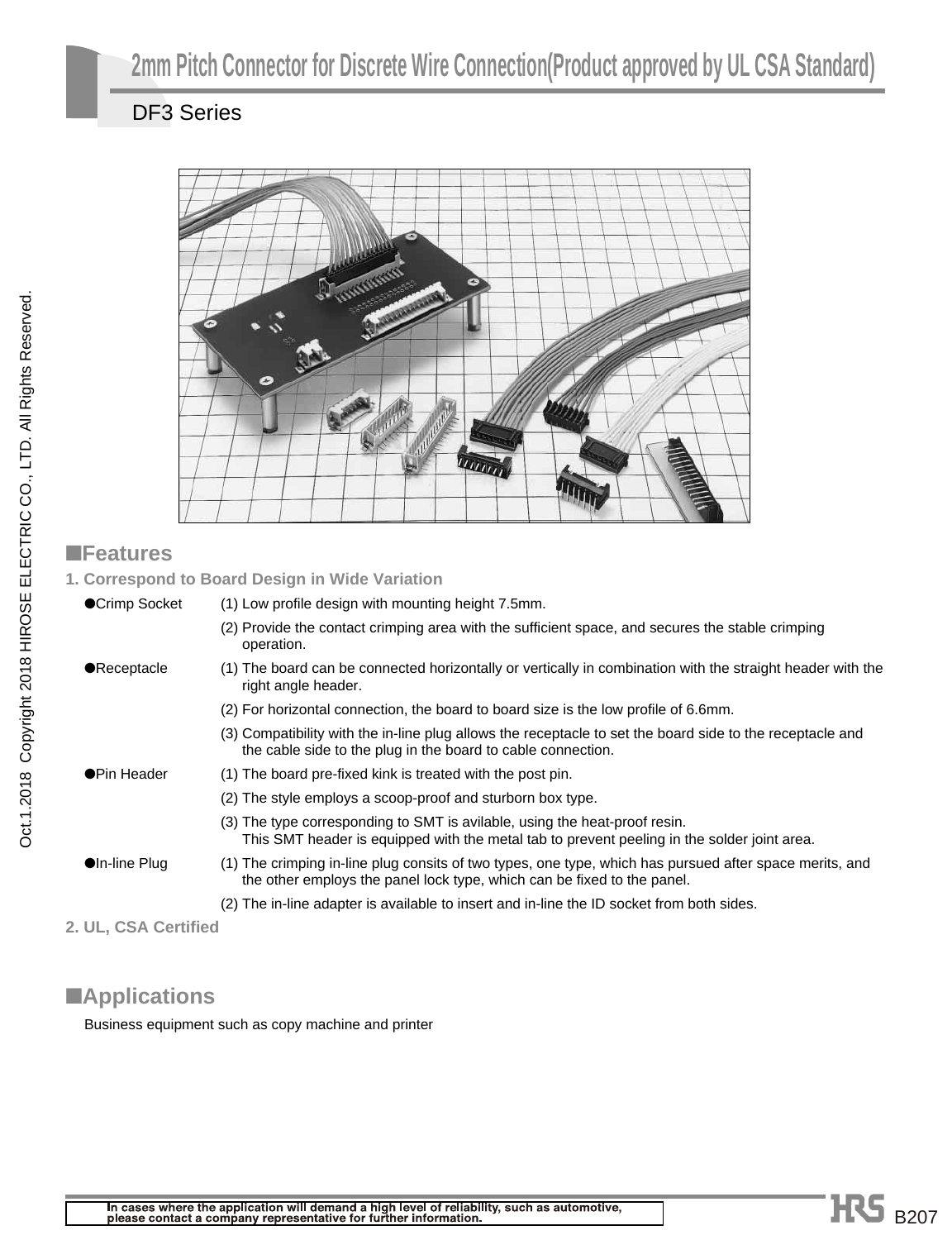#### ■**Product Specifications**

| Rating | Current rating |          |                | 22 to 24 AWG: 3A |      | Operating Temperature Range   -55℃ to +105℃ (Note 2)              |                     |
|--------|----------------|----------|----------------|------------------|------|-------------------------------------------------------------------|---------------------|
|        |                | Crimping | Wire size      | <b>26 AWG</b>    | : 2A | Operating Humidity Range                                          | 40% to 80% (Note 3) |
|        | Note 1         |          |                | <b>28 AWG</b>    | :1A  | Storage Temperature Range $\vert$ -10°C to +60°C (Note 4) $\vert$ |                     |
|        | Voltage rating | Crimping | <b>250V AC</b> |                  |      | Storage Humidity Range                                            | 40% to 70% (Note 4) |

| UL-CSA Safety Standard and Approved specification |               |           |                     |  |  |  |  |  |
|---------------------------------------------------|---------------|-----------|---------------------|--|--|--|--|--|
|                                                   |               |           | 24 AWG : 3A         |  |  |  |  |  |
|                                                   | Rated Current | Wire size | 26 AWG: 2A (Note 5) |  |  |  |  |  |
| Rating                                            |               |           | 28 AWG: 1A          |  |  |  |  |  |
|                                                   | Rated Voltage | 30V AC    |                     |  |  |  |  |  |
|                                                   |               |           |                     |  |  |  |  |  |

■UL CSA Safety Standard File No. UL : E52653 CSA : LR95109

| Item                                | Specification                                                                                 | Condition                                                                                           |  |  |  |  |  |
|-------------------------------------|-----------------------------------------------------------------------------------------------|-----------------------------------------------------------------------------------------------------|--|--|--|--|--|
| 1. Insulation Resistance            | 1000MO min.                                                                                   | 500V DC                                                                                             |  |  |  |  |  |
| 2. Withstanding voltage             | No flashover or insulation breakdown.                                                         | 650V AC, 1 minute                                                                                   |  |  |  |  |  |
| 3. Contact Resistance               | $30 \text{m}\Omega$ max                                                                       | 100 <sub>m</sub> A                                                                                  |  |  |  |  |  |
| 4. Single Insertor/Extraction Force | $0.3N(30gf)$ min, $4.4N(450gf)$ max.                                                          | Measure by the square steel pin with $0.5 \pm 0.002$ mm                                             |  |  |  |  |  |
| 5. Vibration                        | No electrical discontinuity of $1\mu s$ or more                                               | Frequency: 10 to 55 Hz, single amplitude of 0.75 mm, 2 hours in each of the 3 directions.           |  |  |  |  |  |
| 6. Humidity (Steady state)          | Contact resistance: $30 \text{m}\Omega$ max. Insulation resistance: $500 \text{M}\Omega$ min. | 96 hours at temperature of 40°C and humidity of 90% to 95%                                          |  |  |  |  |  |
| 7. Temperature Cycle                | Contact resistance: $30 \text{m}\Omega$ max. Insulation resistance: 1000M $\Omega$ min.       | (-55°C: 30 minutes 5 to 35°C: 10 minutes 85°C: 30 minutes 5 to 35°C: 10 minutes) 5 cycles           |  |  |  |  |  |
|                                     | 8. Durability (Mating/un-mating) Contact resistance: 30mΩ max.                                | Tin plating: 30 cycles Gold plating: 50 cycles                                                      |  |  |  |  |  |
|                                     | 9. Resistance to Soldering Heat   No deformation of components affecting performance.         | Manual soldering: 300°C for 2 seconds<br>THT type   Flow : 260℃ for 10 seconds                      |  |  |  |  |  |
|                                     |                                                                                               | Manual soldering: 300°C for 3 seconds<br>Reflow: At the recommended temperature profile<br>SMT type |  |  |  |  |  |

Note 1 : Current rating of header is 3A.

Note 2 : Includes temperature rise caused by current flow.

Apply to crimping contact type. Maximum operating temperature of receptacle type is 85°C.

Note 3 : Please use under conditions with no condensation occurred.

Note 4 : The term "storage" refers to products stored for long period of time prior to mounting and use. Operating Temperature Range and Humidity range covers non conducting condition of installed connectors in storage, shipment or during transportation.

Note 5 : Apply to crimping contact type.

#### ■**Materials / Finish**

| Product                       | Part      | Material        | Finish                    | <b>Remarks</b> |
|-------------------------------|-----------|-----------------|---------------------------|----------------|
| <b>Crimping Socket</b>        | Insulator | Polyamide       | <b>Black</b>              | UL94V-0        |
| <b>IDC Contact for Socket</b> | Contact   | Phosphor bronze | Tin plated or gold plated |                |
| Receptacle                    | Insulator | Polyamide       | <b>Black</b>              | UL94V-0        |
|                               | Contact   | Phosphor bronze | Tin plated or gold plated |                |
| Pin Header                    | Insulator | Polyamide       | <b>Black</b>              | UL94V-0        |
|                               | Contact   | <b>Brass</b>    | Tin plated or gold plated |                |
|                               | Insulator | Polyamide       | Beige                     | UL94V-0        |
| <b>SMT Pin Header</b>         | Contact   | <b>Brass</b>    | Tin plated or gold plated |                |
|                               | Metal tab | <b>Brass</b>    | Tin plated                |                |
| In-line Plug                  | Insulator | Polyamide       | <b>Black</b>              | UL94V-0        |
| In-line IDC Contact           | Contact   | Phosphor bronze | Tin plated or gold plated |                |
| In-line Adapter               | Insulator | Polyamide       | <b>Black</b>              | UL94V-0        |
|                               | Contact   | <b>Brass</b>    | Tin plated                |                |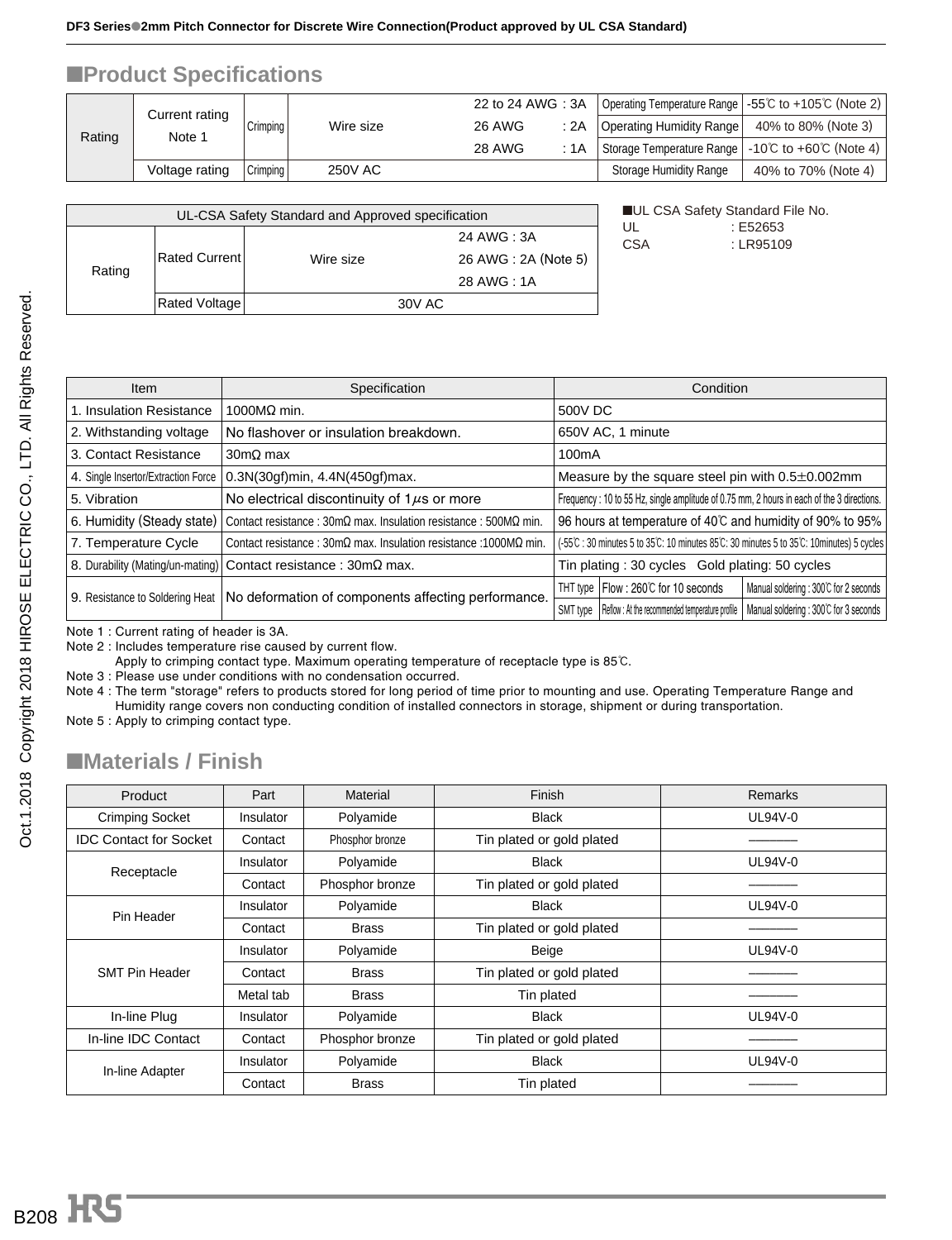#### ■**Product Number Structure**

Refer to the chart below when determining the product specifications from the product number. Please select from the product numbers listed in this catalog when placing orders.

●**Connector**

|                            | DF3<br>$\blacksquare$ |   | - S - |   | 2 <sub>C</sub>                |
|----------------------------|-----------------------|---|-------|---|-------------------------------|
|                            |                       | 2 | 6     |   | 6                             |
| <b>1</b> Series Name       | : DF3, 3A, 3AA, 3EA   |   |       |   | Connection Form/Contact Style |
| 2 Number of Contacts: 2~15 |                       |   |       | С | : Crimp socket                |
| <b>6</b> Connector Type    |                       |   |       |   | DSA: Straight through hole    |
| S                          | : Socket              |   |       |   | DS : Right angle through hole |
| P                          | : Pin Header          |   |       | V | : Straight SMT                |
| EP                         | : In-line Plug        |   |       | н | : Right angle SMT             |
| <b>Contact Pitch</b>       | :2mm                  |   |       | Α | : Adapter                     |

●**Contact**

| Contact Type              |                           | Contact Type/Packaging Type    |
|---------------------------|---------------------------|--------------------------------|
| Blank: For socket         | <b>SCF</b>                | : Socket contact. Reel         |
| : For in-line plug<br>EP. | SC -                      | : Socket contact. Pack         |
| 2 Applicable Wire Size    | PCF                       | : Plug contact, Reel           |
| $:22$ AWG<br>22.          | PC.                       | : Plug contact, Pack           |
| 2428 : 24 to 28 AWG       | <sup>4</sup> Plating Type |                                |
|                           | <b>Blank</b>              | : Tin plated                   |
|                           | A                         | : Gold plated (Plug contact)   |
|                           | C                         | : Gold plated (Socket contact) |

**DF3 - EP2428PCF** 

### ■**Application pattern**

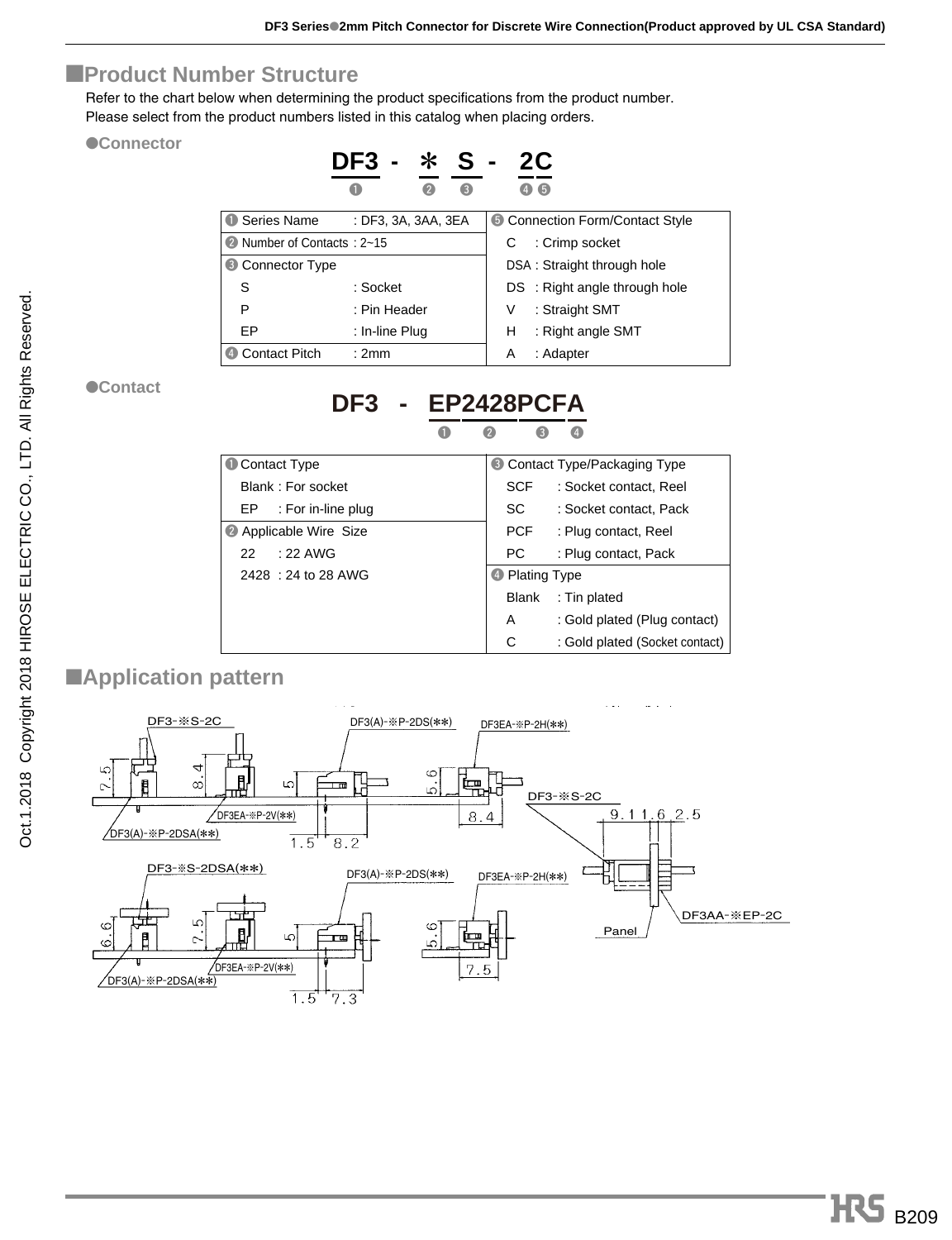$\frac{8}{6}$ 

Note 1

## ■**Crimping Socket**



This picture shows the Contact crimped status.



[Specific No.] (\* \*), \* \* Blank : 100pcs/pack



Unit : mm

| Part No.           | HRS No.       | No. of<br>Contacts | A  | B  | RoHS       | Part No.                      | HRS No. | No. of<br>Contacts | A  | B  | <b>RoHS</b> |
|--------------------|---------------|--------------------|----|----|------------|-------------------------------|---------|--------------------|----|----|-------------|
| DF3-2S-2C(**)      | 543-0003-8 ** | 2                  | 6  | 2  |            | DF3-9S-2C(**) 543-0010-3 **   |         | 9                  | 20 | 16 |             |
| DF3-3S-2C(**)      | 543-0004-0 ** | 3                  | 8  | 4  |            | DF3-10S-2C(∗∗) 543-0011-6 **  |         | 10                 | 22 | 18 |             |
| DF3-4S-2C(**)      | 543-0005-3 ∗∗ | 4                  | 10 | 6  |            | DF3-11S-2C(**)  543-0012-9 ** |         | 11                 | 24 | 20 |             |
| $DF3-5S-2C$ $(**)$ | 543-0006-6 ** | 5                  | 12 | 8  | <b>YES</b> | DF3-12S-2C(**) 543-0013-1 **  |         | 12                 | 26 | 22 | <b>YES</b>  |
| $DF3-6S-2C$ $(**)$ | 543-0007-9 ** | 6                  | 14 | 10 |            | DF3-13S-2C(∗∗) 543-0014-4 **  |         | 13                 | 28 | 24 |             |
| DF3-7S-2C(**)      | 543-0008-1 ** |                    | 16 | 12 |            | DF3-14S-2C(**) 543-0015-7 **  |         | 14                 | 30 | 26 |             |
| $DF3-8S-2C(***)$   | 543-0009-4 ** | 8                  | 18 | 14 |            | DF3-15S-2C(**) 543-0016-0 **  |         | 15                 | 32 | 28 |             |

Note1 : The product's contact number indicated.

Note2 : The quantity for delivery of the specification No. "None" is determined per bag (100 pcs.). If needed, please order the products per bag.

#### ■**Receptacle**



●Board Through-hole Diameter:  $\phi$ 0.8 $^{40.1}$ 





|         | in |
|---------|----|
| Ċ<br>75 |    |

Note1 : The product's contact number indicated

[Specific No.] (\* \*), \* \* (25) : Tin plated, Tube packaging (55) : Gold plated, Tube packaging

Unit: mm

|                               |         |                    |                 |   |                          |            |                                           |         |                    |                 |          |                          | ◡╷╷╷. ╷╷╷╷  |
|-------------------------------|---------|--------------------|-----------------|---|--------------------------|------------|-------------------------------------------|---------|--------------------|-----------------|----------|--------------------------|-------------|
| Part No.                      | HRS No. | No. of<br>Contacts | A               | B | Tube Package<br>Quantity | RoHS       | Part No.                                  | HRS No. | No. of<br>Contacts | A               | B        | Tube Package<br>Quantity | <b>RoHS</b> |
| DF3-2S-2DSA(**) 543-0048-6 ** |         |                    | 6               |   | $2 80$ pieces            |            | DF3- 9S-2DSA(**) 543-0055-1 **            |         | 9                  | 20 <sup>1</sup> |          | $ 16 24$ pieces          |             |
| DF3-3S-2DSA(**) 543-0049-9 ** |         |                    | 8               |   | 4 60                     |            | DF3-10S-2DSA(**) 543-0056-4 **            |         | 10                 |                 | 22 18 21 |                          |             |
| DF3-4S-2DSA(**) 543-0050-8 ** |         | 4                  | 10 <sup>1</sup> |   | 6 48                     |            | DF3-11S-2DSA(**) 543-0057-7 **            |         | 11                 |                 | 24 20 20 |                          |             |
| DF3-5S-2DSA(**) 543-0051-0 ** |         | 5                  | 12              |   | 8 40                     | <b>YES</b> | DF3-12S-2DSA(**) 543-0058-0 **            |         | 12                 |                 | 26 22 18 |                          | <b>YES</b>  |
| DF3-6S-2DSA(**) 543-0052-3 ** |         | 6                  |                 |   | 14 10 34                 |            | DF3-13S-2DSA(**) 543-0059-2 **            |         | 13                 |                 | 28 24 17 |                          |             |
| DF3-7S-2DSA(**) 543-0053-6 ** |         |                    |                 |   | 16 12 30                 |            | DF3-14S-2DSA(**)   543-0060-1 **          |         | 14                 |                 | 30 26 16 |                          |             |
| DF3-8S-2DSA(**) 543-0054-9 ** |         | 8                  |                 |   | 18 14 27                 |            | DF3-15S-2DSA(∗∗*)   543-0061-4 **         |         | 15                 |                 | 32 28 15 |                          |             |
|                               |         |                    |                 |   | .                        |            | $\sim$ $\sim$ $\sim$ $\sim$ $\sim$ $\sim$ |         |                    |                 |          |                          |             |

Note2 : Please order the tube packaging at the multiplied tube packaging quantity (pieces).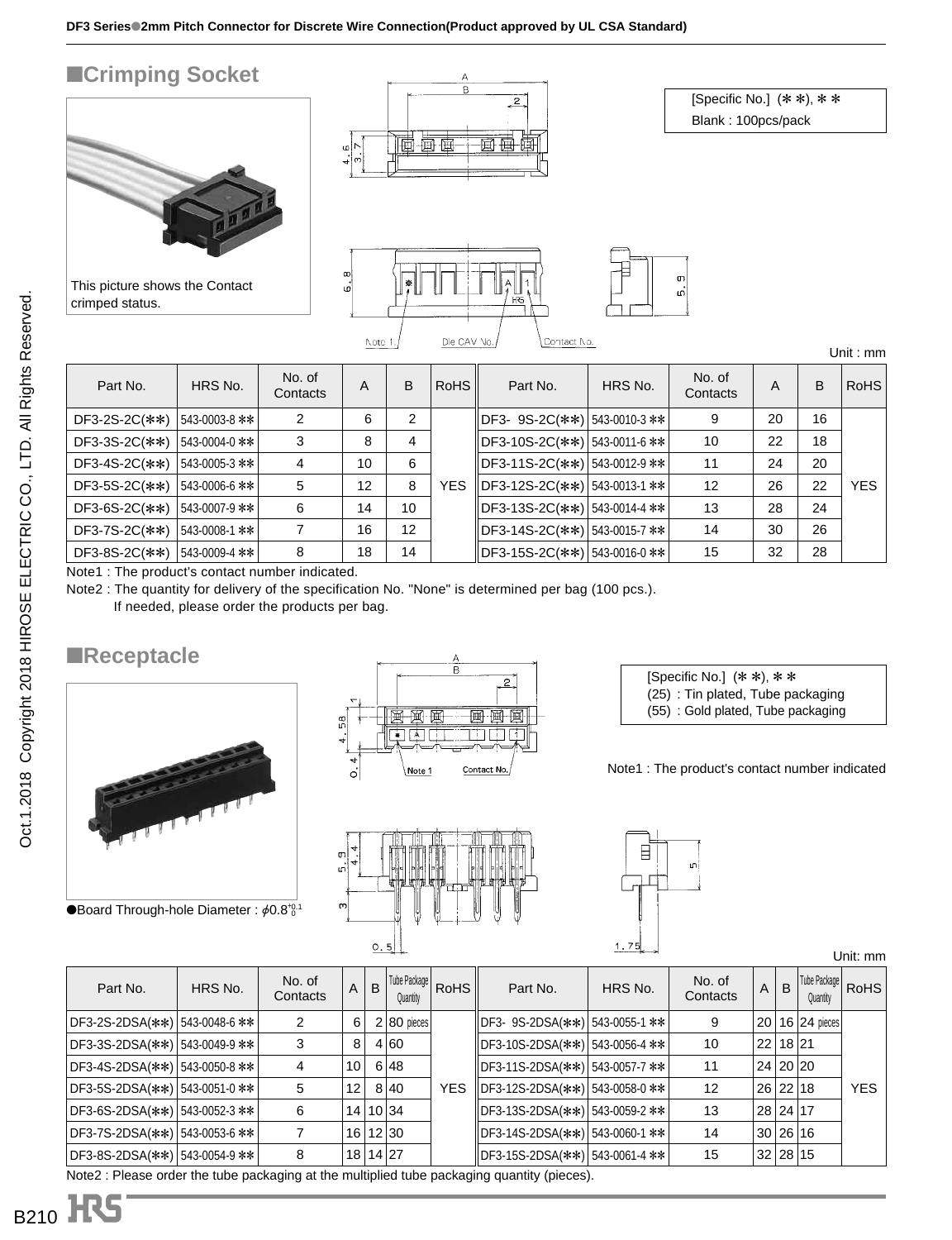### ■**Straight Pin Header**



●Board Through-hole Diameter:  $\phi$ 0.8 $^{+0.1}_{0.0}$  $\bullet$ Kink Pre-fixed Effective Diameter:  $\phi$ 0.8 $^{+0.05}_{-0.05}$ 





Unit : mm

|                    |                  |                     |          |        |    | UIIII.IIIII |  |             |
|--------------------|------------------|---------------------|----------|--------|----|-------------|--|-------------|
| <b>Tin Plating</b> |                  | <b>Gold Plating</b> |          |        |    |             |  | <b>RoHS</b> |
| HRS No.            | Part No.         | HRS No.             | Contacts |        |    |             |  |             |
| 543-0165-0         | DF3- 2P-2DSA(01) | 543-0017-2 01       | 2        | 6      |    |             |  |             |
| 543-0166-2         | DF3- 3P-2DSA(01) | 543-0018-5 01       | 3        | 8      |    |             |  |             |
| 543-0167-5         | DF3- 4P-2DSA(01) | 543-0019-8 01       | 4        | 10     | 6  |             |  |             |
| 543-0168-8         | DF3- 5P-2DSA(01) | 543-0020-7 01       | 5.       | 12     | 8  |             |  |             |
| 543-0169-0         | DF3- 6P-2DSA(01) | 543-0021-0 01       | 6        | 14     | 10 |             |  |             |
| 543-0170-0         | DF3- 7P-2DSA(01) | 543-0022-2 01       |          | 16     | 12 |             |  |             |
| 543-0171-2         | DF3- 8P-2DSA(01) | 543-0023-5 01       | 8        | 18     | 14 | <b>YES</b>  |  |             |
| 543-0172-5         | DF3- 9P-2DSA(01) | 543-0024-8 01       | 9        | 20     | 16 |             |  |             |
| 543-0173-8         | DF3-10P-2DSA(01) | 543-0025-0 01       | 10       | 22     | 18 |             |  |             |
| 543-0174-0         | DF3-11P-2DSA(01) | 543-0026-3 01       | 11       | 24     | 20 |             |  |             |
| 543-0175-3         | DF3-12P-2DSA(01) | 543-0027-6 01       | 12       | 26     | 22 |             |  |             |
| 543-0176-6         | DF3-13P-2DSA(01) | 543-0028-9 01       | 13       | 28     | 24 |             |  |             |
| 543-0177-9         | DF3-14P-2DSA(01) | 543-0029-1 01       | 14       | 30     | 26 |             |  |             |
| 543-0178-1         | DF3-15P-2DSA(01) | 543-0030-0 01       | 15       |        |    |             |  |             |
|                    |                  |                     |          | No. of | Α  | B<br>32 28  |  |             |

Note : The quantity for delivery is determined per bag (100 pcs.). If needed, please order the products per bag.

### ■**Right Angle Pin Header**



●Board Through-hole Diameter:  $\phi$ 0.8 $^{+0.1}_{0.0}$  $\bullet$ Kink Pre-fixed Effective Diameter:  $\phi$ 0.8 $^{+0.05}_{0.05}$ 







Unit : mm

| <b>Tin Plating</b> |            | <b>Gold Plating</b> |               | No. of   | A               | B     | <b>RoHS</b> |
|--------------------|------------|---------------------|---------------|----------|-----------------|-------|-------------|
| Part No.           | HRS No.    | Part No.            | HRS No.       | Contacts |                 |       |             |
| DF3A- 2P-2DS       | 543-0179-4 | DF3- 2P-2DS(01)     | 543-0031-3 01 | 2        | $6 \mid$        | 2     |             |
| DF3A-3P-2DS        | 543-0180-3 | DF3 -3P-2DS(01)     | 543-0032-6 01 | 3        | 8 <sup>1</sup>  | 4     |             |
| DF3A-4P-2DS        | 543-0181-6 | DF3- 4P-2DS(01)     | 543-0033-9 01 | 4        | 10 <sup>1</sup> | 6     |             |
| DF3A- 5P-2DS       | 543-0182-9 | DF3- 5P-2DS(01)     | 543-0034-1 01 | 5        | 12              | 8     |             |
| DF3A- 6P-2DS       | 543-0183-1 | DF3- 6P-2DS(01)     | 543-0035-4 01 | 6        |                 | 14 10 |             |
| DF3A-7P-2DS        | 543-0184-4 | DF3- 7P-2DS(01)     | 543-0036-7 01 |          | 16              | 12    |             |
| DF3A-8P-2DS        | 543-0185-7 | DF3-8P-2DS(01)      | 543-0037-0 01 | 8        | 18 <sup>1</sup> | 14    | <b>YES</b>  |
| DF3A- 9P-2DS       | 543-0186-0 | DF3- 9P-2DS(01)     | 543-0038-2 01 | 9        | 20 <sub>1</sub> | 16    |             |
| DF3A-10P-2DS       | 543-0187-2 | DF3-10P-2DS(01)     | 543-0039-5 01 | 10       | 22              | 18    |             |
| DF3A-11P-2DS       | 543-0188-5 | DF3-11P-2DS(01)     | 543-0040-4 01 | 11       | 24 20           |       |             |
| DF3A-12P-2DS       | 543-0189-8 | DF3-12P-2DS(01)     | 543-0041-7 01 | 12       | 26 22           |       |             |
| DF3A-13P-2DS       | 543-0190-7 | DF3-13P-2DS(01)     | 543-0042-0 01 | 13       | 28 24           |       |             |
| DF3A-14P-2DS       | 543-0191-0 | DF3-14P-2DS(01)     | 543-0043-2 01 | 14       | 30 26           |       |             |
| DF3A-15P-2DS       | 543-0192-2 | DF3-15P-2DS(01)     | 543-0044-5 01 | 15       | 32 28           |       |             |

Note : The quantity for delivery is determined per bag(100pcs.). If needed, please order the products per bag.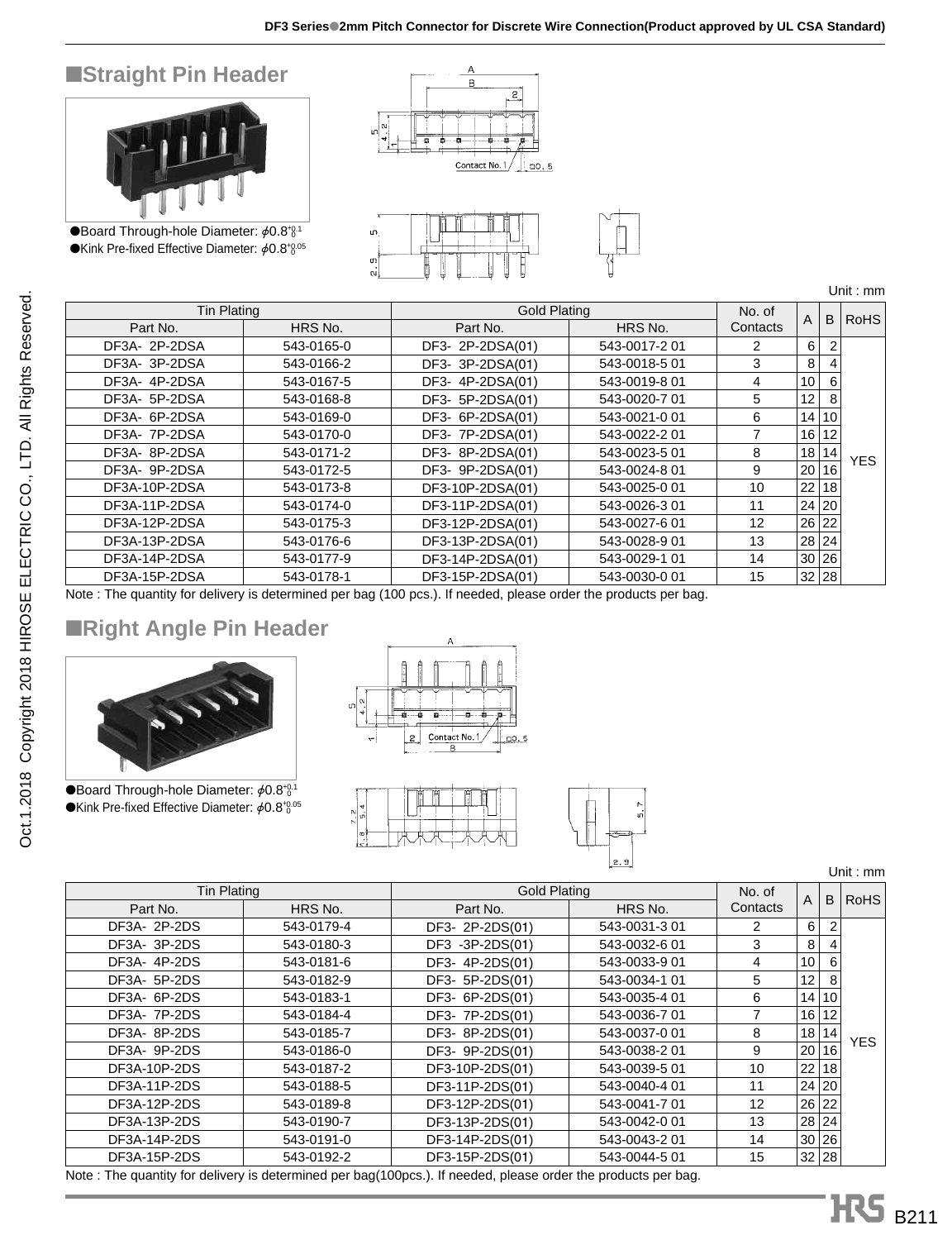#### ■**Straight Pin Header (SMT)**



Note :  $\mathbb{Z}/\mathbb{Z}$  If a pattern is included in the shaded area and is not treated with resist, it could touch the connector contact.

[Specific No.] (\* \*), \* \* (21) : Tin plated packaging (51) : Gold plated packaging

| Unit : $mm$        |               |                 |                |      |       |             |  |  |  |  |
|--------------------|---------------|-----------------|----------------|------|-------|-------------|--|--|--|--|
| Part No.           | HRS No.       | No. of Contacts | A              | B    | C     | <b>RoHS</b> |  |  |  |  |
| $DF3EA-2P-2V(**)$  | 543-0315-0 ** | $\overline{2}$  | $\overline{2}$ | 8.5  | 8.74  |             |  |  |  |  |
| $DF3EA-3P-2V(**)$  | 543-0316-0 ** | 3               | 4              | 10.5 | 10.74 |             |  |  |  |  |
| $DF3EA-4P-2V(**)$  | 543-0317-0 ** | 4               | 6              | 12.5 | 12.74 |             |  |  |  |  |
| $DF3EA-5P-2V(**)$  | 543-0318-0 ** | 5               | 8              | 14.5 | 14.74 |             |  |  |  |  |
| $DF3EA-6P-2V(**)$  | 543-0319-0 ** | 6               | 10             | 16.5 | 16.74 |             |  |  |  |  |
| $DF3EA-7P-2V(**)$  | 543-0320-0 ** | 7               | 12             | 18.5 | 18.74 |             |  |  |  |  |
| $DF3EA-8P-2V(**)$  | 543-0321-0 ** | 8               | 14             | 20.5 | 20.74 | <b>YES</b>  |  |  |  |  |
| $DF3EA-9P-2V(**)$  | 543-0322-0 ** | 9               | 16             | 22.5 | 22.74 |             |  |  |  |  |
| $DF3EA-10P-2V(**)$ | 543-0323-0 ** | 10              | 18             | 24.5 | 24.74 |             |  |  |  |  |
| $DF3EA-11P-2V(**)$ | 543-0324-0 ** | 11              | 20             | 26.5 | 26.74 |             |  |  |  |  |
| $DF3EA-12P-2V(**)$ | 543-0325-0 ** | 12              | 22             | 28.5 | 28.74 |             |  |  |  |  |
| $DF3EA-13P-2V(**)$ | 543-0326-0 ** | 13              | 24             | 30.5 | 30.74 |             |  |  |  |  |
| $DF3EA-14P-2V(**)$ | 543-0327-0 ** | 14              | 26             | 32.5 | 32.74 |             |  |  |  |  |
| $DF3EA-15P-2V(**)$ | 543-0328-0 ** | 15              | 28             | 34.5 | 34.74 |             |  |  |  |  |

Note1 : Please order the emboss packaging product by the reel number. (1 reel : 1000pcs.)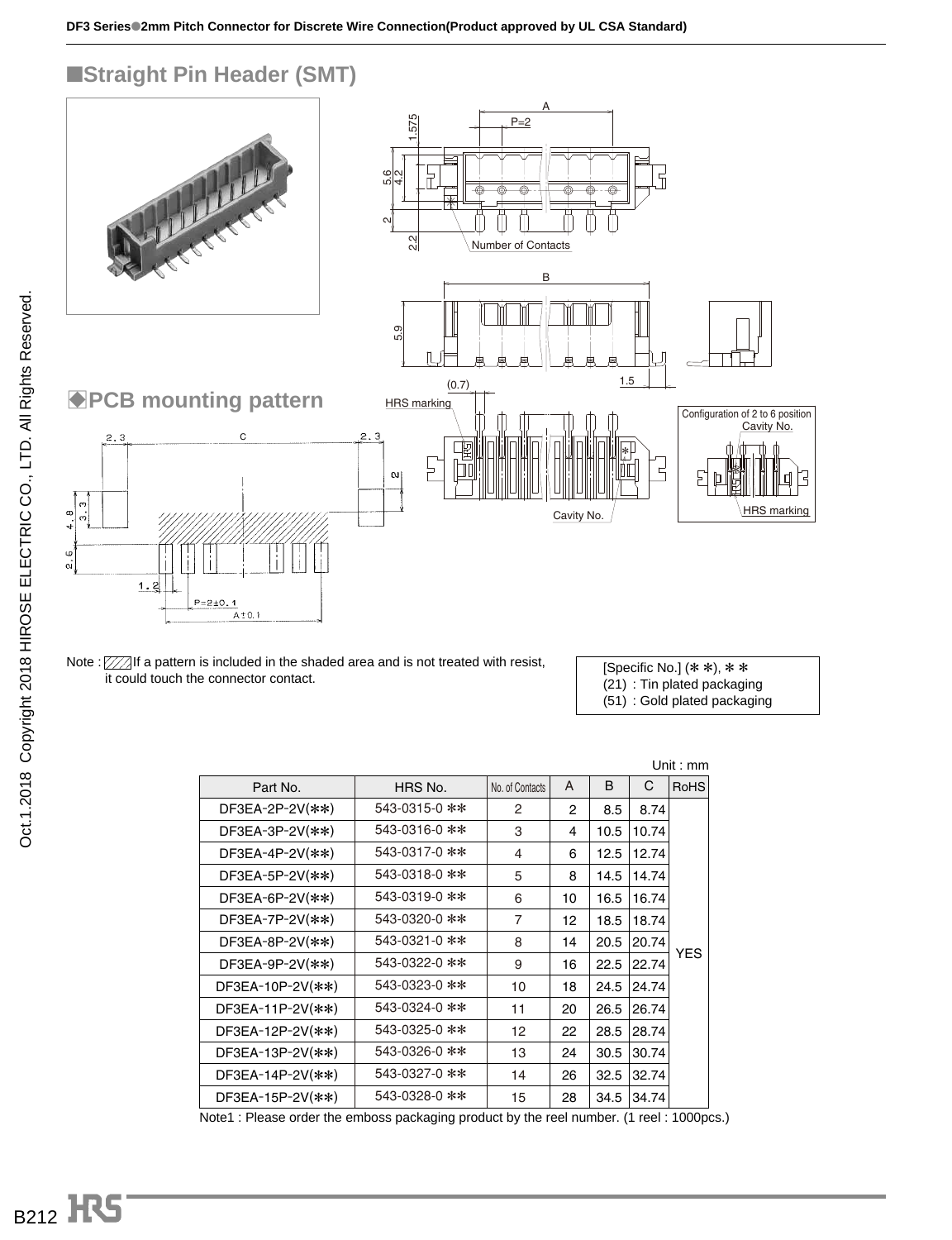

| Unit: $mm$          |               |                 |    |      |       |             |  |  |  |  |
|---------------------|---------------|-----------------|----|------|-------|-------------|--|--|--|--|
| Part No.            | HRS No.       | No. of Contacts | A  | B    | С     | <b>RoHS</b> |  |  |  |  |
| $DF3EA-2P-2H(**)$   | 543-0329-0 ** | 2               | 2  | 8.5  | 8.74  |             |  |  |  |  |
| $DF3EA-3P-2H(**)$   | 543-0330-0 ** | 3               | 4  | 10.5 | 10.74 |             |  |  |  |  |
| $DF3EA-4P-2H(**)$   | 543-0331-0 ** | 4               | 6  | 12.5 | 12.74 |             |  |  |  |  |
| $DF3EA-5P-2H(**)$   | 543-0332-0 ** | 5               | 8  | 14.5 | 14.74 |             |  |  |  |  |
| $DF3EA-6P-2H$ (**)  | 543-0333-0 ** | 6               | 10 | 16.5 | 16.74 |             |  |  |  |  |
| $DF3EA-7P-2H(**)$   | 543-0334-0 ** | $\overline{7}$  | 12 | 18.5 | 18.74 |             |  |  |  |  |
| $DF3EA-8P-2H(**)$   | 543-0335-0 ** | 8               | 14 | 20.5 | 20.74 | YES         |  |  |  |  |
| $DF3EA-9P-2H(**)$   | 543-0336-0 ** | 9               | 16 | 22.5 | 22.74 |             |  |  |  |  |
| $DF3EA-10P-2H$ (**) | 543-0337-0 ** | 10              | 18 | 24.5 | 24.74 |             |  |  |  |  |
| $DF3EA-11P-2H$ (**) | 543-0338-0 ** | 11              | 20 | 26.5 | 26.74 |             |  |  |  |  |
| $DF3EA-12P-2H(**)$  | 543-0339-0 ** | 12              | 22 | 28.5 | 28.74 |             |  |  |  |  |
| $DF3EA-13P-2H$ (**) | 543-0340-0 ** | 13              | 24 | 30.5 | 30.74 |             |  |  |  |  |
| $DF3EA-14P-2H$ (**) | 543-0341-0 ** | 14              | 26 | 32.5 | 32.74 |             |  |  |  |  |
| $DF3EA-15P-2H$ (**) | 543-0342-0 ** | 15              | 28 | 34.5 | 34.74 |             |  |  |  |  |

Note1 : Please order the emboss packaging product by the reel number. (1reel : 1000pcs.)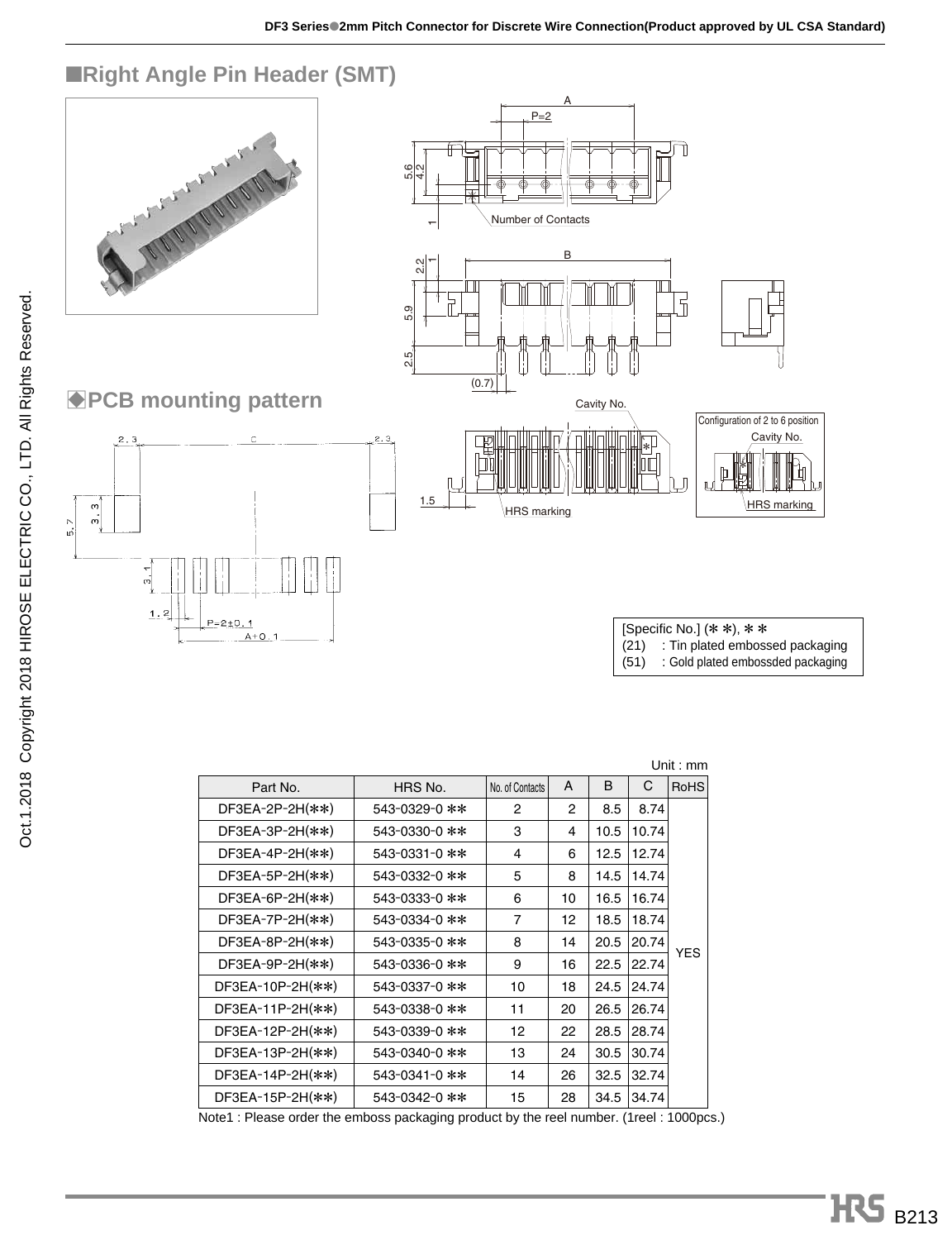





Unit : mm

| Part No.    | HRS No.    | No. of Contacts | A  | B  | RoHS | Part No.    | HRS No.    | No. of Contacts | A  | В  | <b>RoHS</b> |
|-------------|------------|-----------------|----|----|------|-------------|------------|-----------------|----|----|-------------|
| DF3- 2EP-2C | 543-0064-2 |                 | 6  |    |      | DF3- 9EP-2C | 543-0071-8 |                 | 20 | 16 |             |
| DF3- 3EP-2C | 543-0065-5 |                 | 8  |    |      | DF3-10EP-2C | 543-0072-0 | 10              | 22 | 18 |             |
| DF3-4EP-2C  | 543-0066-8 | 4               | 10 | 6  |      | DF3-11EP-2C | 543-0073-3 | 11              | 24 | 20 |             |
| DF3- 5EP-2C | 543-0067-0 | 5               | 12 | 8  | YES  | DF3-12EP-2C | 543-0074-6 | 12              | 26 | 22 | <b>YES</b>  |
| DF3- 6EP-2C | 543-0068-3 | 6               | 14 | 10 |      | DF3-13EP-2C | 543-0075-9 | 13              | 28 | 24 |             |
| DF3- 7EP-2C | 543-0069-6 |                 | 16 | 12 |      | DF3-14EP-2C | 543-0076-1 | 14              | 30 | 26 |             |
| DF3-8EP-2C  | 543-0070-5 | 8               | 18 | 14 |      | DF3-15EP-2C | 543-0077-4 | 15              | 32 | 28 |             |
|             |            |                 |    |    |      |             |            |                 |    |    |             |

Note : The specific No."None" item is delivered per bag (100pcs.). Please order products per bag unit.

## ■In-line Plug with Panel Lock BPanel Cutouts



Part No. | HRS No.

543-0151-5 543-0152-8 543-0153-0 543-0154-3 543-0155-6 543-0156-9 543-0157-1 543-0158-4 543-0159-7 543-0160-6 543-0161-9 543-0162-1 543-0163-4 543-0164-7

DF3AA- 2EP-2C DF3AA- 3EP-2C DF3AA- 4EP-2C DF3AA- 5EP-2C DF3AA- 6EP-2C DF3AA- 7EP-2C DF3AA- 8EP-2C DF3AA- 9EP-2C DF3AA-10EP-2C DF3AA-11EP-2C DF3AA-12EP-2C DF3AA-13EP-2C DF3AA-14EP-2C DF3AA-15EP-2C





Note1 : Applicable panel thickness is 1.6 to 1.0mm. (However, a slight backlash is considered for the thickness other than 1.6 and 1.2mm.) Note2 : Use the non-radius surface at the hooking panel edge. Note3 : Contact No. indicates 1, 4, 8, 12, and 15.

37 Note : The specific No. "None" item is delivered per bag (100pcs.). Please order products per bag unit.

No. of Contacts  $A \mid B \mid C \mid D \mid E$  RoHS

9.4 11.4 13.4 15.4 17.4 19.4 21.4 23.4 25.4 27.4 29.4 31.4 33.4 35.4

6.3 8.3 10.3 12.3 14.3 16.3 18.3 20.3 22.3 24.3 26.3 28.3 30.3 32.3

Unit : mm

YES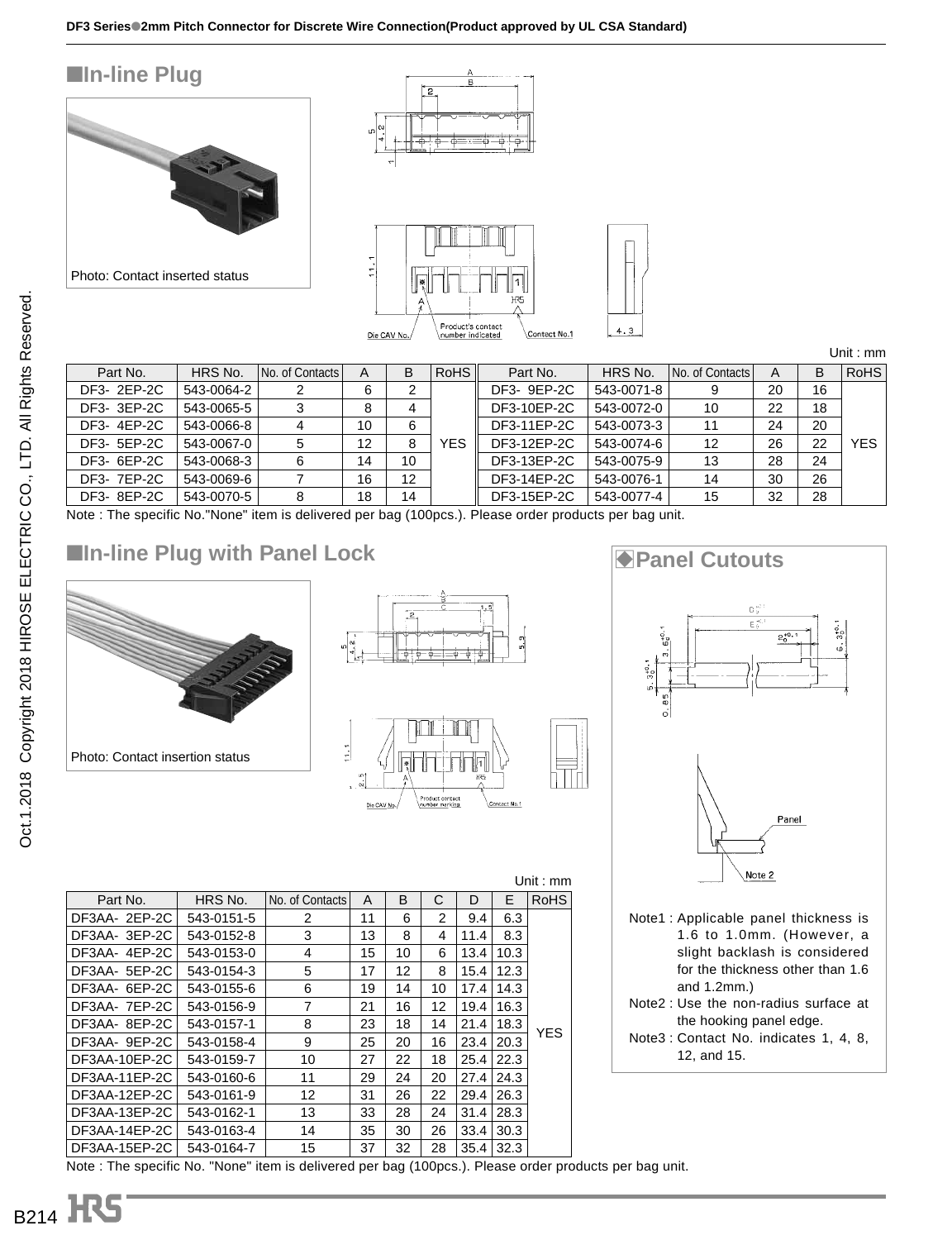# **Example 2 Adapter with Panel Lock BPanel Cutouts**



Adapter to in-line by pushing 2pcs. of socket from both sides No.1-No.1 connection circuit type







to 1.0mm.(However,backlash will occur except for 1.6, 1.2mm thickness.) Note2 : Please use the non-radius surface

at the hooking panel edge.

|             |            |                 |    |    |    |      |      | Unit : $mm$ |
|-------------|------------|-----------------|----|----|----|------|------|-------------|
| Part No.    | HRS No.    | No. of Contacts | A  | B  | C  | D    | F    | <b>RoHS</b> |
| DF3- 2EP-2A | 543-0267-0 | 2               | 11 | 6  | 2  | 9.4  | 6.3  |             |
| DF3- 3EP-2A | 543-0268-2 | 3               | 13 | 8  | 4  | 11.4 | 8.3  |             |
| DF3-4EP-2A  | 543-0269-5 | 4               | 15 | 10 | 6  | 13.4 | 10.3 |             |
| DF3- 5EP-2A | 543-0270-4 | 5               | 17 | 12 | 8  | 15.4 | 12.3 |             |
| DF3- 6EP-2A | 543-0271-7 | 6               | 19 | 14 | 10 | 17.4 | 14.3 |             |
| DF3- 7EP-2A | 543-0272-0 | 7               | 21 | 16 | 12 | 19.4 | 16.3 |             |
| DF3-8EP-2A  | 543-0273-2 | 8               | 23 | 18 | 14 | 21.4 | 18.3 |             |
| DF3- 9EP-2A | 543-0274-5 | 9               | 25 | 20 | 16 | 23.4 | 20.3 | <b>YES</b>  |
| DF3-10EP-2A | 543-0275-8 | 10              | 27 | 22 | 18 | 25.4 | 22.3 |             |
| DF3-11EP-2A | 543-0276-0 | 11              | 29 | 24 | 20 | 27.4 | 24.3 |             |
| DF3-12EP-2A | 543-0277-3 | 12              | 31 | 26 | 22 | 29.4 | 26.3 |             |
| DF3-13EP-2A | 543-0278-6 | 13              | 33 | 28 | 24 | 31.4 | 28.3 |             |
| DF3-14EP-2A | 543-0279-9 | 14              | 35 | 30 | 26 | 33.4 | 30.3 |             |
| DF3-15EP-2A | 543-0280-8 | 15              | 37 | 32 | 28 | 35.4 | 32.3 |             |

Note : The specific No. "None" item is delivered per bag (100pcs.). Please order products per bag unit.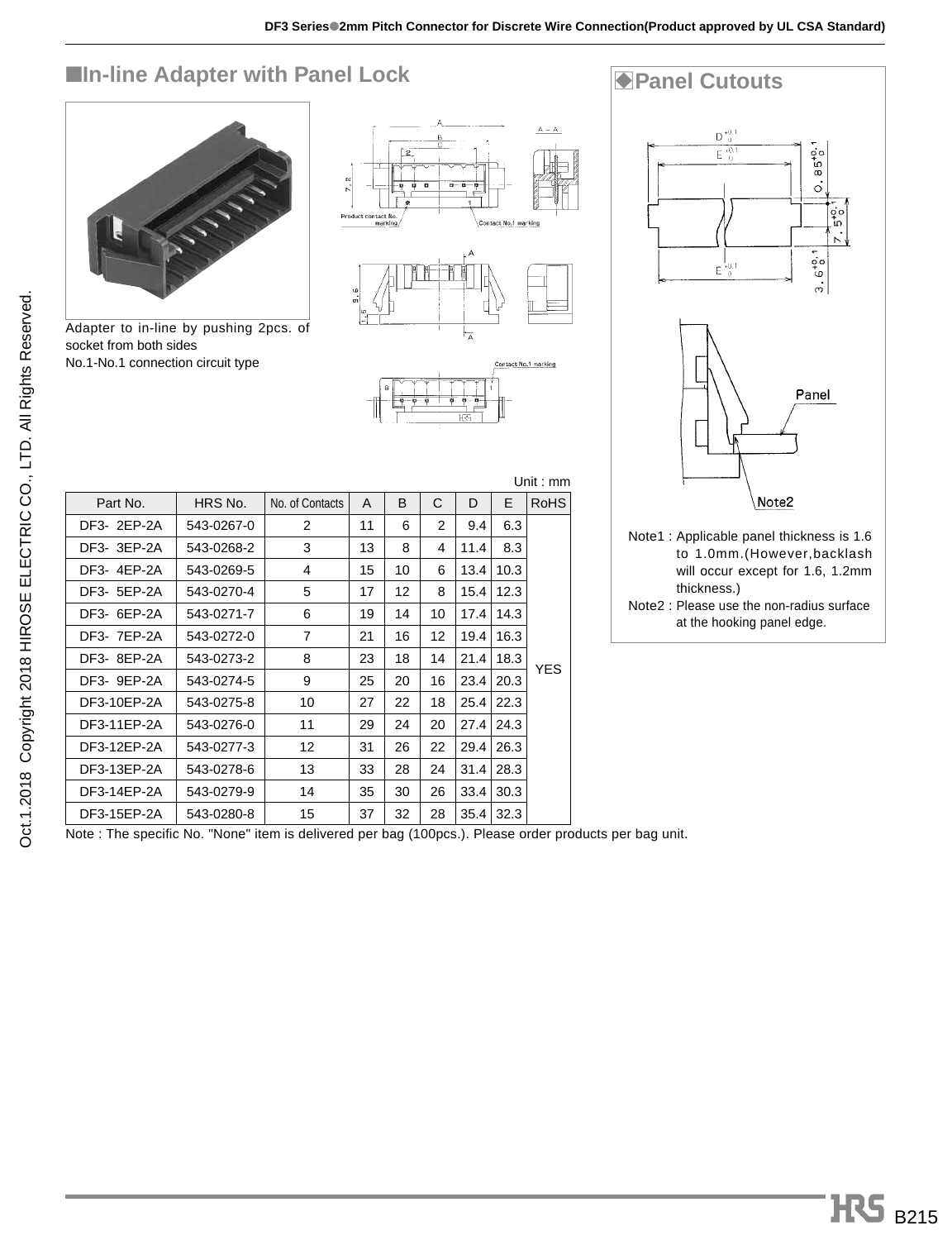## ■**Crimping Contact for Socket**

 $0.4$ 



| Part No.                | HRS No.    |                |                 | Applicable Cable |                                |             | Finish      | RoHS |               |               |         |            |             |  |
|-------------------------|------------|----------------|-----------------|------------------|--------------------------------|-------------|-------------|------|---------------|---------------|---------|------------|-------------|--|
|                         |            | <b>ULstyle</b> | Jacket Diameter | Wire Size        | <b>Stranded Wire Conductor</b> | Packaging   |             |      |               |               |         |            |             |  |
| DF3-22SCF               | 543-0235-3 | 1061           | $1.2 - 1.5$     | 22 AWG           | 17/0.16                        | 10,000/reel |             |      |               |               |         |            |             |  |
| <b>DF3-22SC</b>         | 543-0236-6 | 1061           | 1.3             | 22 AWG           | 17/0.16                        | 100/pack    | Tin plated  |      |               |               |         |            |             |  |
| DF3-22SCFC              | 543-0861-0 | 1061           | $1.2 - 1.5$     | 22 AWG           | 17/0.16                        | 10,000/reel |             |      |               |               |         |            |             |  |
| DF3-22SCC               | 543-0862-3 | 1061           | 1.3             | 22 AWG           | 17/0.16                        | 100/pack    | Gold plated |      |               |               |         |            |             |  |
|                         |            | 1007           |                 | 24 AWG           | 11/0.16                        |             |             |      |               |               |         |            |             |  |
| DF3-2428SCF             | 543-0001-2 |                | 1061            | 0.75 to 1.5      | <b>26 AWG</b>                  | 7/0.16      | 10,000/reel |      |               |               |         |            |             |  |
|                         |            |                |                 | <b>28 AWG</b>    | 7/0.127                        |             |             |      |               |               |         |            |             |  |
|                         | 543-0002-5 |                |                 |                  |                                |             |             | 1.5  | <b>24 AWG</b> | 11/0.16       |         | Tin plated | YES         |  |
| DF3-2428SC              |            | 1007           | 1.3             | <b>26 AWG</b>    | 7/0.16                         | 100/pack    |             |      |               |               |         |            |             |  |
|                         |            |                | 1.2             | <b>28 AWG</b>    | 7/0.127                        |             |             |      |               |               |         |            |             |  |
|                         |            |                |                 | 24 AWG           | 11/0.16                        |             |             |      |               |               |         |            |             |  |
| DF3-2428SCFC 543-0046-0 |            | 1007<br>1061   | 0.75 to 1.5     | <b>26 AWG</b>    | 7/0.16                         | 10.000/reel |             |      |               |               |         |            |             |  |
|                         |            |                |                 | <b>28 AWG</b>    | 7/0.127                        |             |             |      |               |               |         |            |             |  |
| DF3-2428SCC             |            |                |                 |                  |                                |             |             |      | 1.5           | <b>24 AWG</b> | 11/0.16 |            | Gold plated |  |
|                         | 543-0047-3 | 1007           | 1.3             | <b>26 AWG</b>    | 7/0.16                         | 100/pack    |             |      |               |               |         |            |             |  |
|                         |            |                | 1.2             | <b>28 AWG</b>    | 7/0.127                        |             |             |      |               |               |         |            |             |  |

Note1 : Crimping contact Extraction Tool DF-C-PO(A)

Note2 : Applicable wire with tin plated solid soft conductor.

Note3 : When using other than the recommended wire, contact your nearest Hirose representative.

## ■**Crimping Contact for In-line Plug**



| Part No.                  | HRS No.    |                                                                                  |             | Applicable Cable |         |             | Finish      | <b>RoHS</b> |  |            |  |
|---------------------------|------------|----------------------------------------------------------------------------------|-------------|------------------|---------|-------------|-------------|-------------|--|------------|--|
|                           |            | <b>Wire Size</b><br><b>Stranded Wire Conductor</b><br>ULstyle<br>Jacket Diameter |             | Packaging        |         |             |             |             |  |            |  |
| DF3-EP2428PCF             |            | 1007                                                                             |             | 24 AWG           | 11/0.16 |             |             |             |  |            |  |
|                           | 543-0062-7 |                                                                                  | 0.75 to 1.5 | <b>26 AWG</b>    | 7/0.16  | 10.000/reel |             |             |  |            |  |
|                           |            | 1061                                                                             |             | <b>28 AWG</b>    | 7/0.127 |             |             |             |  |            |  |
| DF3-EP2428PC              | 543-0063-0 |                                                                                  |             |                  |         | 1.5         | 24 AWG      | 11/0.16     |  | Tin plated |  |
|                           |            | 1007                                                                             | 1.3         | <b>26 AWG</b>    | 7/0.16  | 100/pack    |             | <b>YES</b>  |  |            |  |
|                           |            |                                                                                  | 1.2         | <b>28 AWG</b>    | 7/0.127 |             |             |             |  |            |  |
|                           |            | 1007                                                                             |             | <b>24 AWG</b>    | 11/0.16 |             |             |             |  |            |  |
| DF3-EP2428PCFA 543-0149-3 |            | 1061                                                                             | 0.75 to 1.5 | <b>26 AWG</b>    | 7/0.16  | 10.000/reel |             |             |  |            |  |
|                           |            |                                                                                  |             | <b>28 AWG</b>    | 7/0.127 |             |             |             |  |            |  |
|                           |            | 1007                                                                             | 1.5         | <b>24 AWG</b>    | 11/0.16 |             | Gold plated |             |  |            |  |
| DF3-EP2428PCA             | 543-0150-2 |                                                                                  | 1.3         | <b>26 AWG</b>    | 7/0.16  | 100/pack    |             |             |  |            |  |
|                           |            |                                                                                  | 1.2         | <b>28 AWG</b>    | 7/0.127 |             |             |             |  |            |  |

Note1 : Crimping contact Extraction Tool DF-C-PO(B)

Note2 : Applicable wire with tin plated solid soft conductor.

Note3 : When using other than the recommended wire, contact your nearest Hirose representative.

## **Applicable Crimping Tool**

| Type                      | Part No.          | HRS No.          | <b>Applicable Contact</b> |
|---------------------------|-------------------|------------------|---------------------------|
|                           | AP105-DF3-2428S   | 901-4503-3       | DF3-2428SCF/SCFC          |
| Applicator                | AP105-DF3-22S     | 901-4549-4       | DF3-22SCF/SCFC            |
|                           | AP105-DF3-EP2428P | 901-4508-7       | DF3-EP2428PCF/PCFA        |
| Press Unit                | CM-105C           | $901 - 0001 - 0$ |                           |
|                           | DF3-TA2428HC      | 550-0164-5       | DF3-2428SC/SCC            |
| <b>Hand Crimping Tool</b> | DF3EP-TA2428HC    | 550-0184-2       | DF3-EP2428PC/PCA          |
|                           | DF3-TA22HC        | 550-0257-4       | DF3-22SC/SCFC             |
|                           |                   |                  | $DF3-****SC(F)(C)$        |
| <b>Extraction Tool</b>    | DF-C-PO (A)       | 550-0170-8       | $DF3-EP$ **** $PC(F)(A)$  |

Note1 : If any trouble has occurred due to tools other than designated tool, Hirose bears no respoisibility for any trouble. Note2 : Please follow the "Crimping quality standards" and "Table of crimping condition" when crimping contacts.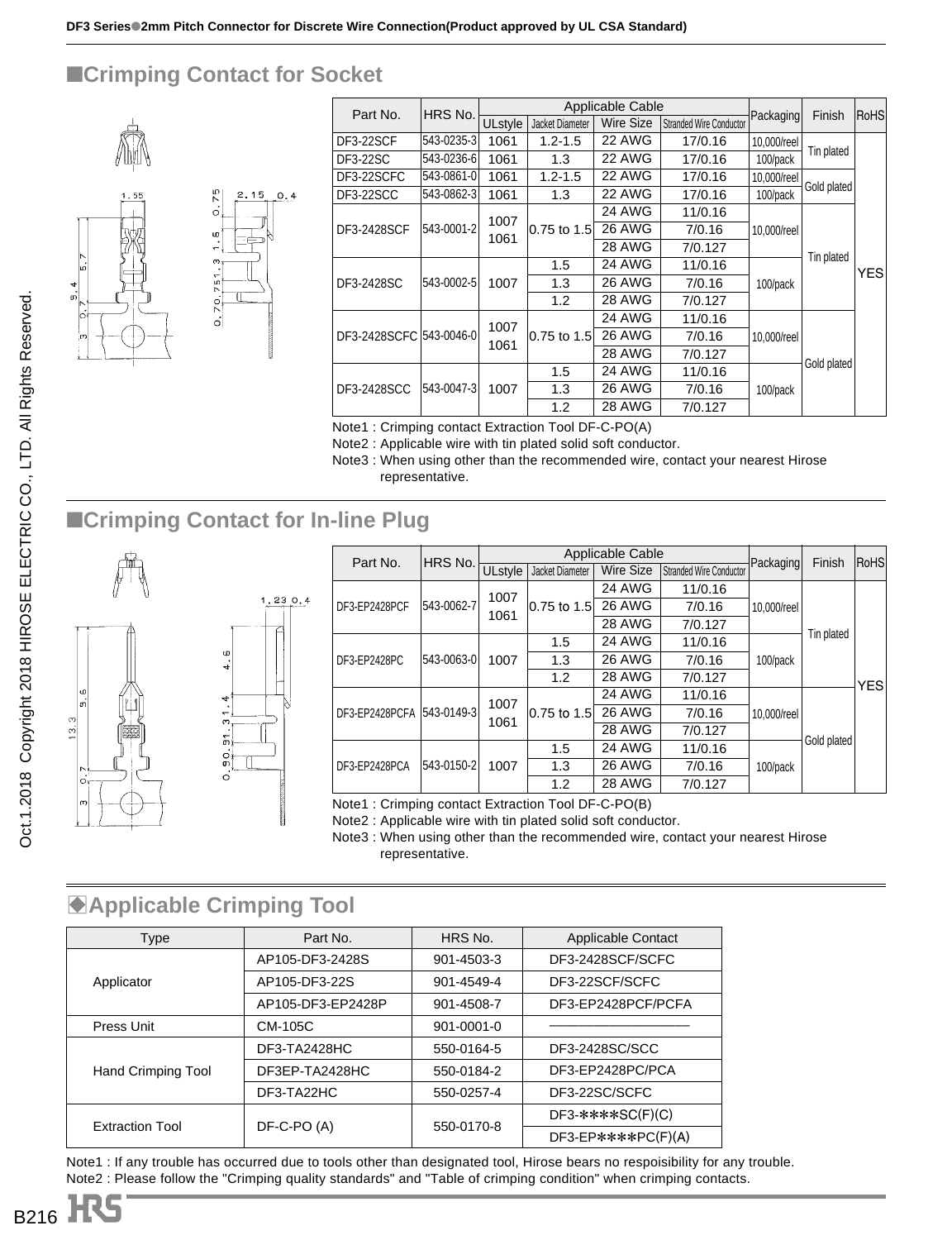## ■ **Crimped contacts with cable assemblies**



#### ■**Product Number Structure**

Refer to the chart below when determining the product specifications from the product number. Please select from the product numbers listed in this catalog when placing orders.

|           | DF3-2428S 2 - 24 A 9 - 300        |            |   |                                                            |                   |   |                  |  |
|-----------|-----------------------------------|------------|---|------------------------------------------------------------|-------------------|---|------------------|--|
|           | O                                 |            | 2 | 6                                                          | $\left( 4\right)$ | 6 | $\bullet$        |  |
| $\bullet$ | Part No.                          | $\bigcirc$ |   | Crimped condition / Terminal treatment                     |                   |   | 6<br>Wire color  |  |
|           | DF3-2428SF: DF3-2428SCF           |            |   | A: Both-end crimped                                        |                   |   | 9: White         |  |
| $\bullet$ | Wire Type                         |            |   | <b>B</b> : Single-end crimped / Without terminal treatment |                   |   | 0: Black         |  |
|           | 2: UL1007                         |            |   | S : Single-end crimped / With terminal treatment           |                   |   | Wire length<br>ര |  |
| ❸         | Applicable wire size<br>24:24 AWG |            |   | Terminal treatment : Stripped jacket                       |                   |   | 300:300mm        |  |

| Part No.                | HRS No.       | Packaging   | Finish     |  |
|-------------------------|---------------|-------------|------------|--|
| DF3-2428S2-24A9-300(05) | 543-9001-0 05 | 100pcs/pack | Tin plated |  |

Note1 : Bag packaging (100pcs/pack). Order by number of packs.

Note2 : Please contact our sales representative when using the other specifications.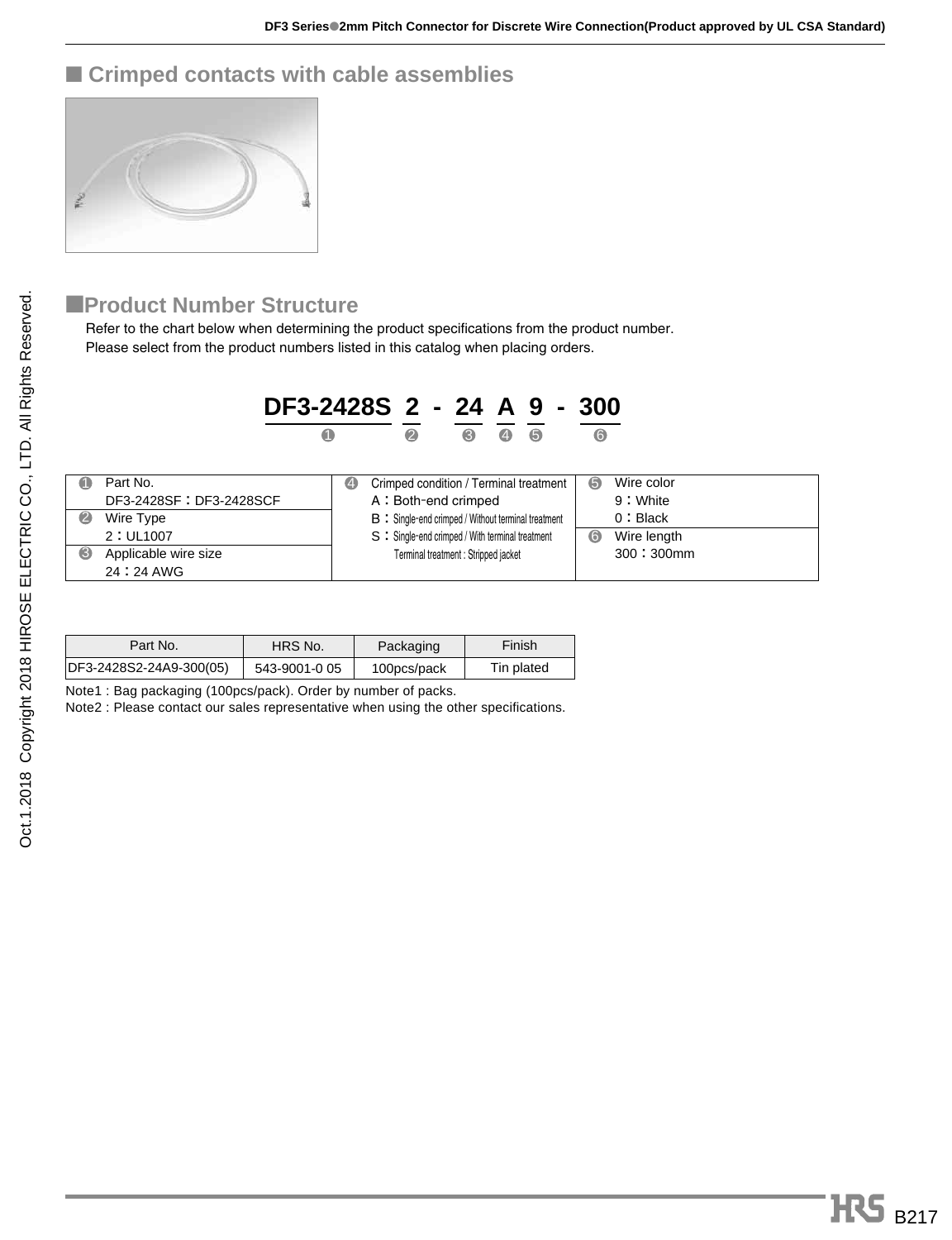### B**Embossed Carrier Tape Dimensions**





| Product Type<br>Size | No. of Contacts | A    | в    | С    | D    |
|----------------------|-----------------|------|------|------|------|
|                      | $2$ to 4        | 24.0 | ____ | 11.5 | 24.4 |
| DF3EA-*P-2V(**)      | 5 to 7          | 32.0 | 28.4 | 14.2 | 32.4 |
|                      | 8 to 10         | 44.0 | 40.4 | 20.2 | 44.4 |
|                      | 11 to 15        | 56.0 | 52.4 | 26.2 | 56.4 |

#### ●**Right Angle Pin Header**









Unit : mm

| <b>Size</b><br>Product Type | No. of Contacts | A    | B    | U    | D    |
|-----------------------------|-----------------|------|------|------|------|
|                             | $2$ to 4        | 24.0 |      | 11.5 | 24.4 |
| DF3EA-*P-2H(**)             | 5 to 7          | 32.0 | 28.4 | 14.2 | 32.4 |
|                             | 8 to 10         | 44.0 | 40.4 | 20.2 | 44.4 |
|                             | 11 to 15        | 56.0 | 52.4 | 26.2 | 56.4 |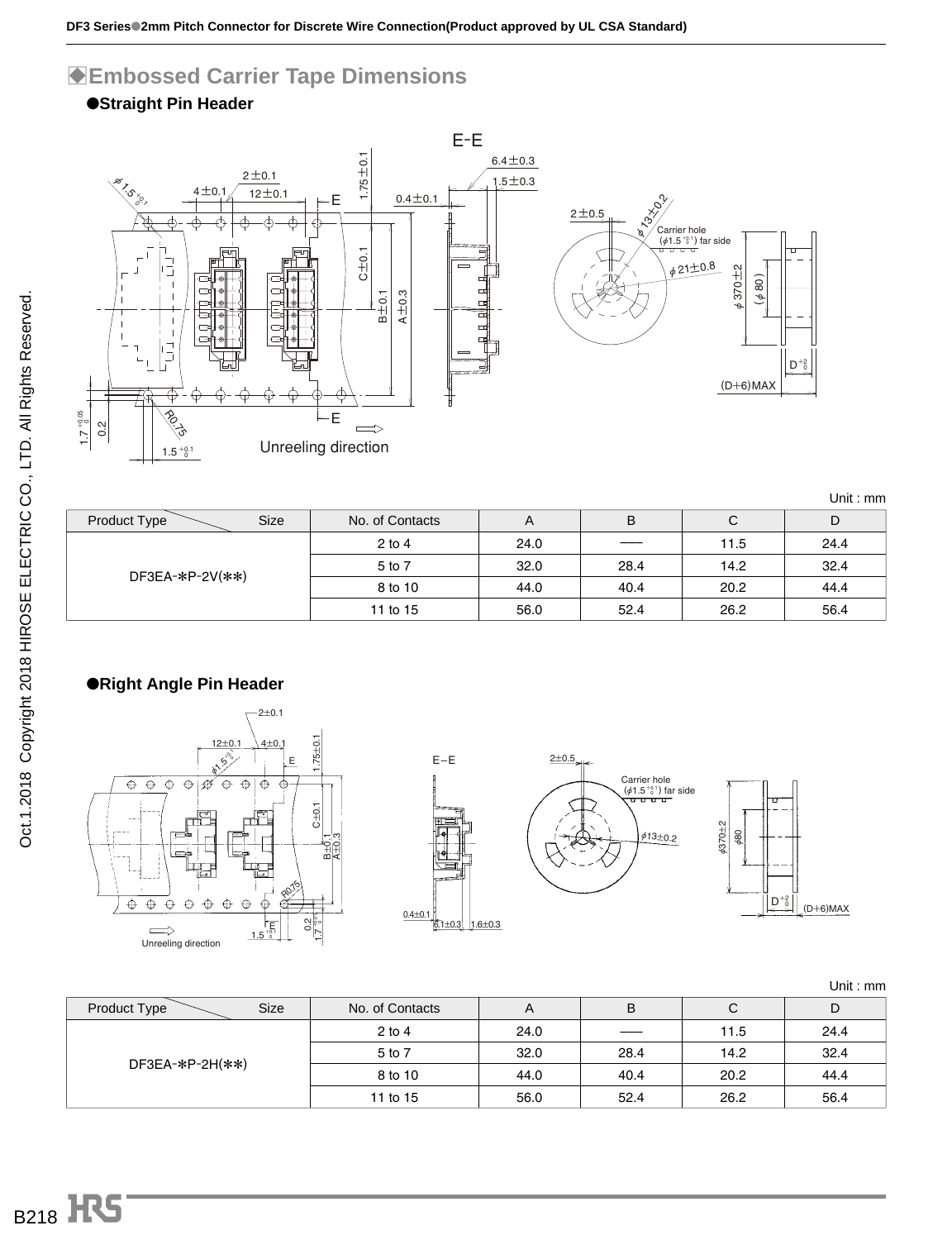## **Precautions**

| 1. Recommended Temperature Profile (SMT)            |                                                                                                                        |
|-----------------------------------------------------|------------------------------------------------------------------------------------------------------------------------|
|                                                     | 10secMAX                                                                                                               |
|                                                     | MAX 250°C                                                                                                              |
|                                                     | 250                                                                                                                    |
|                                                     | 230°C                                                                                                                  |
|                                                     | 200                                                                                                                    |
|                                                     | $180^{\circ}$ C                                                                                                        |
|                                                     | 150                                                                                                                    |
|                                                     |                                                                                                                        |
|                                                     | EMPERATURE(°C)<br>100                                                                                                  |
|                                                     |                                                                                                                        |
|                                                     |                                                                                                                        |
|                                                     |                                                                                                                        |
|                                                     | 0                                                                                                                      |
|                                                     | TIME (sec)<br>$90 - 120$ sec<br>60secMAX                                                                               |
|                                                     | <b>SOLDERING TIME</b><br>PRE-HEATING TIME                                                                              |
|                                                     | [Applicable Conditions]                                                                                                |
|                                                     | 1. Peak temperature : a maximum of 250℃ for no more than 10 seconds                                                    |
|                                                     | 2. Heating unit : no less than 230℃ for no more than 60 seconds                                                        |
|                                                     | 3. Preheating unit : 150 to 180℃ for 90 to 120 seconds                                                                 |
|                                                     | 4. Number of times : no more than 2 times                                                                              |
|                                                     | * Measurement is conducted at the contact lead part                                                                    |
|                                                     | As it may change depending on the conditions such as solder paste types,                                               |
|                                                     | manufacturers, PCB size, and other soldering materials, please fully check                                             |
|                                                     | the mounting conditions before use.                                                                                    |
|                                                     | (Note 1) This temperature profile is a recommended value.                                                              |
|                                                     | 2. Recommended Manual Soldering Condition (SMT) Soldering iron temperature : 290±10℃, Soldering time: Within 3 seconds |
| 3. Recommended Screen Thickness (SMT) 0.15 to 0.2mm |                                                                                                                        |
| 4. Board Warpage (SMT)                              | Based on both connector edges, 0.03mm max. in the connector center portion                                             |
| 5. Recommended Soldering Condition (DIP)            | ■Flow Condition with Automatic Soldering Tool. Soldering temperature : 250±5℃, Soldering time : Within 10 seconds      |
|                                                     | ■Manual Soldering Condition. Soldering iron temperature : 290±10℃, Soldering time : Within 2 seconds                   |
| 6. Cleaning Condition                               | Refer to the "Wire-to-Board Connector Use Hand book".                                                                  |
|                                                     | IPA cleaning is allowed. (Cleaning is not recommended because cleaning may change the                                  |
|                                                     | push/pull feeling etc. Please contact us when you use other cleaning agents.)                                          |
| 7. Connection Condition                             | Refer to the "Wire-to-Board Connector Use Hand book".                                                                  |
| 8. Precations                                       | Refer to the "Wire-to-Board Connector Use Hand book".                                                                  |